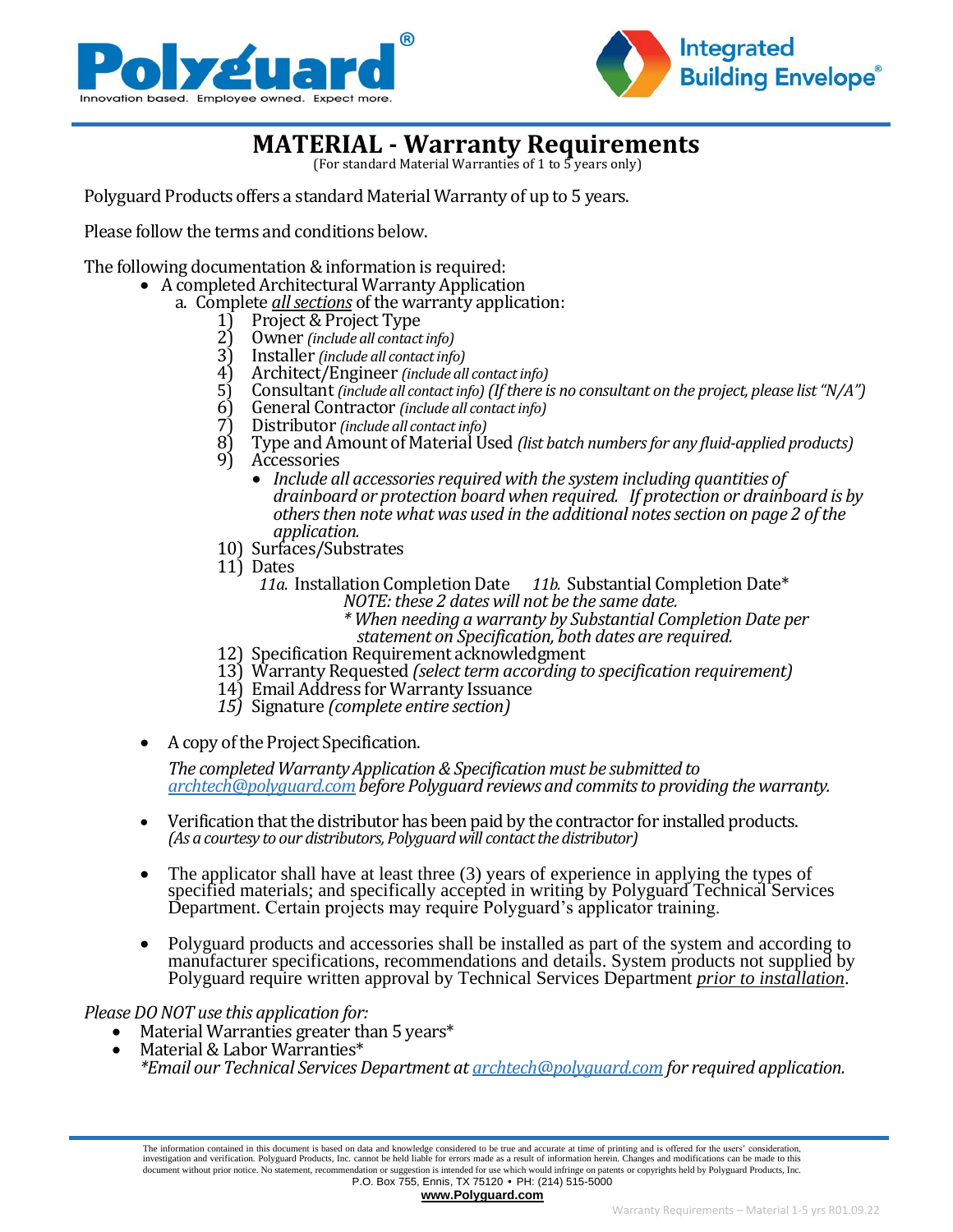



## *APPLICATION FOR 1 to 5 YEAR MATERIAL PRODUCT WARRANTY FORM*

*Warranty issue date will be based upon completed application of these products.*

|    |                                                                                                                               | <b>Project Type (check one)</b>                                               |                          |  |  |
|----|-------------------------------------------------------------------------------------------------------------------------------|-------------------------------------------------------------------------------|--------------------------|--|--|
|    | Email the completed form to: archtech@polyguard.com                                                                           | $1 \vert$<br><b>Mass Transit</b>                                              | 11   Military facilities |  |  |
|    | 1. Project:                                                                                                                   | $2\Box$<br><b>Parking garages</b>                                             | $12$ Churches            |  |  |
|    |                                                                                                                               | $3\Box$<br>Office bldgs/hdqtrs                                                | $13$ Retail              |  |  |
|    |                                                                                                                               | 4 <sub>1</sub><br><b>Stadiums / Arenas</b>                                    | 14 Residential-single*   |  |  |
|    | City, State and Zip:                                                                                                          | $5\sqrt{ }$<br><b>Entertainment Complex</b>                                   | 15 Residential-multi *   |  |  |
| 2. | Owner:                                                                                                                        | $6\sqrt{ }$<br><b>Medical</b>                                                 | 16 Industrial            |  |  |
|    | Owner: $\qquad \qquad$                                                                                                        | 7 <sup>5</sup><br><b>Schools/Universities</b>                                 | $17$ Hotels / Motels     |  |  |
|    | Street Address:                                                                                                               | $8\Box$<br><b>Convention Centers</b>                                          | $18$ Utilities           |  |  |
|    |                                                                                                                               | $9\Box$<br><b>Government Facilities</b>                                       | $19$ Other – not listed  |  |  |
|    |                                                                                                                               | 10 I<br><b>Airports</b>                                                       |                          |  |  |
|    |                                                                                                                               | *No warranties are issued for Underseal <sup>TM</sup> on residential projects |                          |  |  |
|    | 3. Installer:                                                                                                                 |                                                                               |                          |  |  |
|    |                                                                                                                               |                                                                               |                          |  |  |
|    |                                                                                                                               |                                                                               |                          |  |  |
|    | City, State and Zip:                                                                                                          |                                                                               |                          |  |  |
|    | Attention:                                                                                                                    | Phone:<br>ext:                                                                |                          |  |  |
|    | 4. Architect / Engineer:                                                                                                      |                                                                               |                          |  |  |
|    |                                                                                                                               |                                                                               |                          |  |  |
|    |                                                                                                                               |                                                                               |                          |  |  |
|    | City, State and Zip:                                                                                                          |                                                                               |                          |  |  |
|    | Attention:                                                                                                                    | Phone:                                                                        | ext:                     |  |  |
| 5. | Consultant:                                                                                                                   |                                                                               |                          |  |  |
|    | Firm: $\qquad \qquad$                                                                                                         |                                                                               |                          |  |  |
|    |                                                                                                                               |                                                                               |                          |  |  |
|    |                                                                                                                               |                                                                               |                          |  |  |
|    | Attention:                                                                                                                    | Phone:                                                                        | ext:                     |  |  |
|    | <b>6.</b> General Contractor:                                                                                                 |                                                                               |                          |  |  |
|    | Firm:<br><u> 1980 - Andrea Barbara, poeta esperanto-poeta esperanto-poeta esperanto-poeta esperanto-poeta esperanto-poeta</u> |                                                                               |                          |  |  |
|    | Street Address:                                                                                                               |                                                                               |                          |  |  |
|    | City, State and Zip: 2007.                                                                                                    |                                                                               |                          |  |  |
|    | Attention:                                                                                                                    | Phone:                                                                        | ext:                     |  |  |
|    | 7. Distributor:                                                                                                               |                                                                               |                          |  |  |
|    |                                                                                                                               |                                                                               |                          |  |  |
|    | Street Address:                                                                                                               |                                                                               |                          |  |  |
|    |                                                                                                                               |                                                                               |                          |  |  |
|    | Attention:                                                                                                                    | Phone:                                                                        | ext:                     |  |  |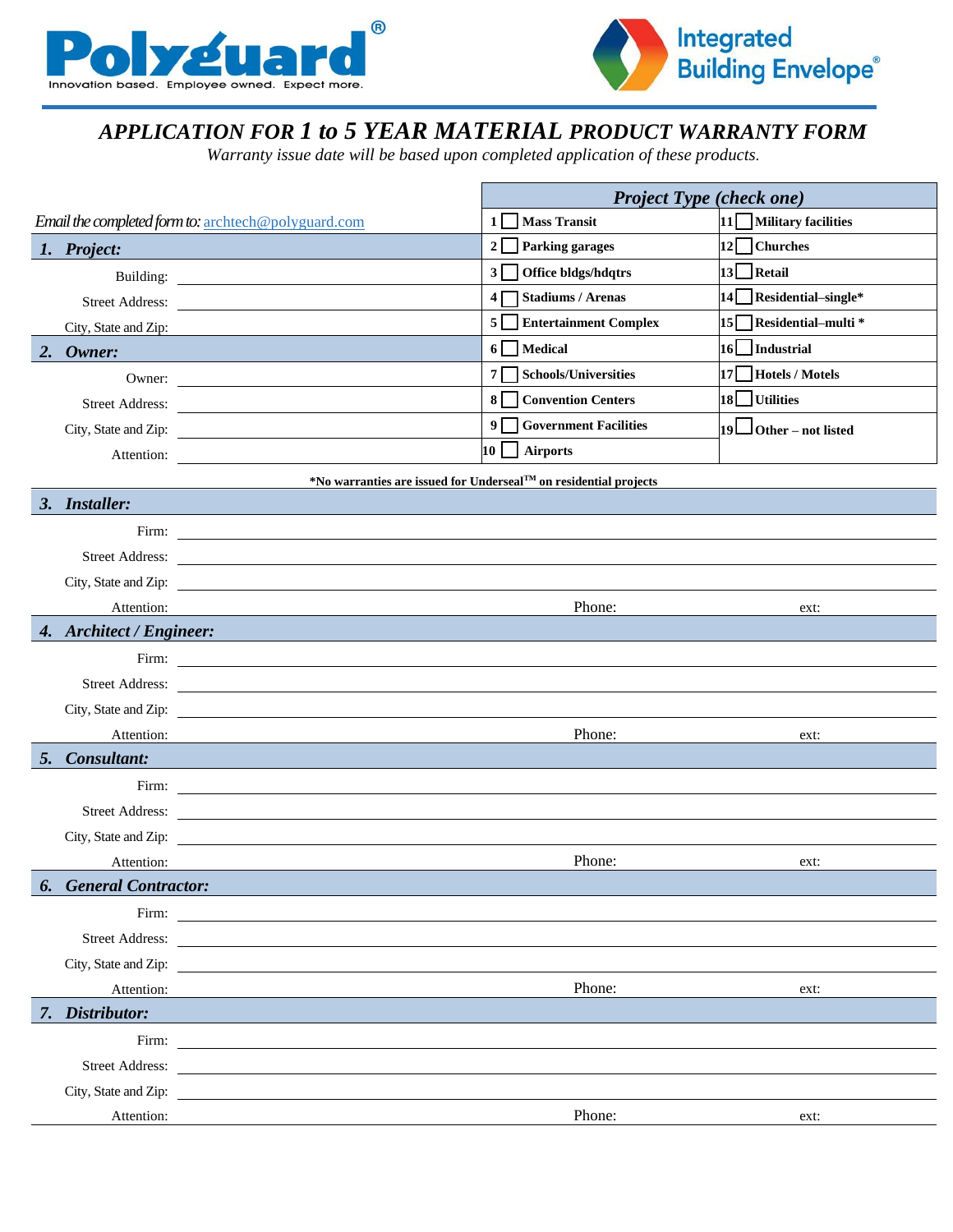| 8. Type and Amount of Material Used:                                                                                          |                                                                                 |       |                 |  |  |  |  |
|-------------------------------------------------------------------------------------------------------------------------------|---------------------------------------------------------------------------------|-------|-----------------|--|--|--|--|
| Product Used                                                                                                                  | Application Type (please specify by type listed below)                          | $U/M$ | Quantity        |  |  |  |  |
|                                                                                                                               | Elevator, Foundation, Mechanical Interior, Plaza/Deck, Tunnel, Other (describe) |       |                 |  |  |  |  |
| <b>Fluid-Applied Air Barrier:</b><br>VOC level installed:                                                                     | <b>Application Type</b>                                                         |       |                 |  |  |  |  |
| <b>200 100</b><br>Airlok Flex:                                                                                                | Batch $#_{(s)}$ (required)                                                      |       | Sq. Ft.         |  |  |  |  |
| Airlok Flex VP: $\square$                                                                                                     | Batch $#_{(s)}$ (required)                                                      |       | $Sq. \cdot Ft.$ |  |  |  |  |
| Airlok Flex VP LT: $\Box$                                                                                                     | Batch #(s) (required)<br>Batch $#_{(s)}$ (required)                             |       | Sq. Ft.         |  |  |  |  |
| Airlok Flex WG: $\square$                                                                                                     | Batch #(s) (required)                                                           |       | Sq. Ft.         |  |  |  |  |
| Airlok Flex WG LT:                                                                                                            | $Sq. \cdot Ft.$<br>Batch #(s) (required)                                        |       |                 |  |  |  |  |
| Airlok Spray-N-Roll:                                                                                                          | $Sq. \cdot Ft.$                                                                 |       |                 |  |  |  |  |
|                                                                                                                               | Batch #(s) (required)<br><b>Sq. Ft.</b> The Sq. Ft.                             |       |                 |  |  |  |  |
|                                                                                                                               | Batch $#_{(s)}$ (required)<br>$Sq.$ Ft.                                         |       |                 |  |  |  |  |
| <b>Fluid-Applied Flashing:</b>                                                                                                | <b>Application Type</b>                                                         |       |                 |  |  |  |  |
|                                                                                                                               | Batch $#_{(s)}$ (required)                                                      |       |                 |  |  |  |  |
| Airlok Flash-N-Roll:                                                                                                          | Sq. Ft.<br>Batch $#_{(s)}$ (required)                                           |       |                 |  |  |  |  |
| Airlok Gun-N-Spread: $\Box$                                                                                                   | Sq. Ft.                                                                         |       |                 |  |  |  |  |
| <b>Fluid-Applied Dampproofing:</b>                                                                                            | <b>Application Type</b>                                                         |       |                 |  |  |  |  |
| Pro 1000: $\Box$                                                                                                              | Batch #(s) (required)                                                           |       | Sq. Ft.         |  |  |  |  |
| <b>Fluid-Applied Waterproofing:</b><br>VOC level installed:                                                                   | <b>Application Type</b>                                                         |       |                 |  |  |  |  |
| <b>Commercial Stretch:</b>                                                                                                    | Batch #(s) (required)                                                           |       | Sq. Ft.         |  |  |  |  |
|                                                                                                                               | Batch $#(s)$ (required)<br>$Sq. \cdot Ft.$                                      |       |                 |  |  |  |  |
|                                                                                                                               |                                                                                 |       |                 |  |  |  |  |
| <b>Sheet-Applied Waterproofing:</b><br><b>Application Type</b><br><b>Horizonal Application</b><br><b>Vertical Application</b> |                                                                                 |       |                 |  |  |  |  |
| Underseal Underslab:                                                                                                          | Horizonal Application<br>Vertical Application                                   |       | Sq. Ft.         |  |  |  |  |
| Underseal Blindside:                                                                                                          | Horizonal Application<br>Vertical Application                                   |       | Sq. Ft.         |  |  |  |  |
| Underseal PRM:                                                                                                                | Horizonal Application<br>Vertical Application                                   |       | Sq. Ft.         |  |  |  |  |
| 650 Membrane:                                                                                                                 |                                                                                 |       | Sq. Ft.         |  |  |  |  |
| Balconyguard Membrane:                                                                                                        |                                                                                 |       | Sq. Ft.         |  |  |  |  |
| Other:                                                                                                                        | <b>Application Type</b>                                                         |       |                 |  |  |  |  |
| Other ( <i>Explain</i> ): $\Box$<br><b>Brand</b>                                                                              |                                                                                 |       | Sq. Ft.         |  |  |  |  |
| Other (Explain):<br><b>Brand</b>                                                                                              |                                                                                 |       | Sq. Ft.         |  |  |  |  |

**Additional Information:** *(Please use this area for any info not requested such as drainage board by others used or specific info to help process the warranty. Any missing information will delay the process)*